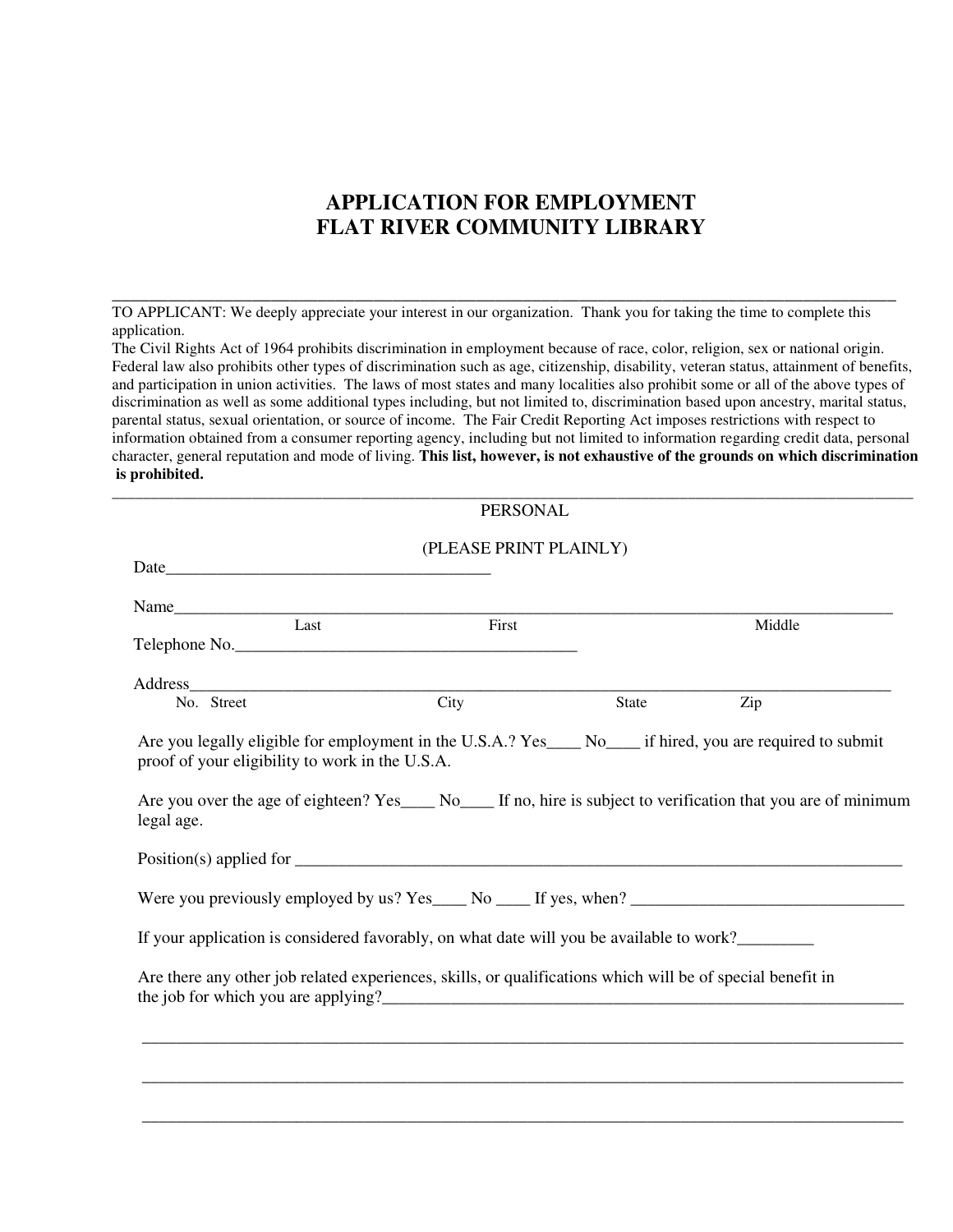## EMPLOYMENT HISTORY

List below present and past employment, beginning with your most recent.

| Name and Address of Company<br>and Type of Business                                                           | From<br>Mo. Yr.          | To<br>Mo. Yr,.             | Weekly<br>Starting<br>Salary        | Weekly<br>Last<br>Salary | Reason for<br>Leaving | Name of<br>Supervisor |
|---------------------------------------------------------------------------------------------------------------|--------------------------|----------------------------|-------------------------------------|--------------------------|-----------------------|-----------------------|
|                                                                                                               |                          | Describe the work you did: |                                     |                          |                       |                       |
| Telephone                                                                                                     |                          |                            |                                     |                          |                       |                       |
| Name and Address of Company<br>and Type of Business                                                           | From<br>Mo. Yr.          | To<br>Mo. Yr.              | Weekly<br>Starting<br>Salary        | Weekly<br>Last<br>Salary | Reason for<br>Leaving | Name of<br>Supervisor |
|                                                                                                               |                          | Describe the work you did: |                                     |                          |                       |                       |
| Telephone                                                                                                     |                          |                            |                                     |                          |                       |                       |
| Name and Address of Company<br>and Type of Business                                                           | From<br>Mo. Yr Mo. Yr.   | To                         | Weekly<br>Starting<br>Salary        | Weekly<br>Last<br>Salary | Reason for<br>Leaving | Name of<br>Supervisor |
|                                                                                                               |                          | Describe the work you did: |                                     |                          |                       |                       |
| Telephone                                                                                                     |                          |                            |                                     |                          |                       |                       |
| Name and Address of Company<br>and Type of Business                                                           | From<br>Mo. Yr., Mo. Yr. | To                         | Weekly<br><b>Starting</b><br>Salary | Weekly<br>Last<br>Salary | Reason for<br>Leaving | Name of<br>Supervisor |
|                                                                                                               |                          | Describe the work you did: |                                     |                          |                       |                       |
|                                                                                                               |                          |                            |                                     |                          |                       |                       |
| Telephone<br>I hereby give permission to contact any of the above listed concerning my prior work experience. |                          |                            |                                     |                          |                       |                       |